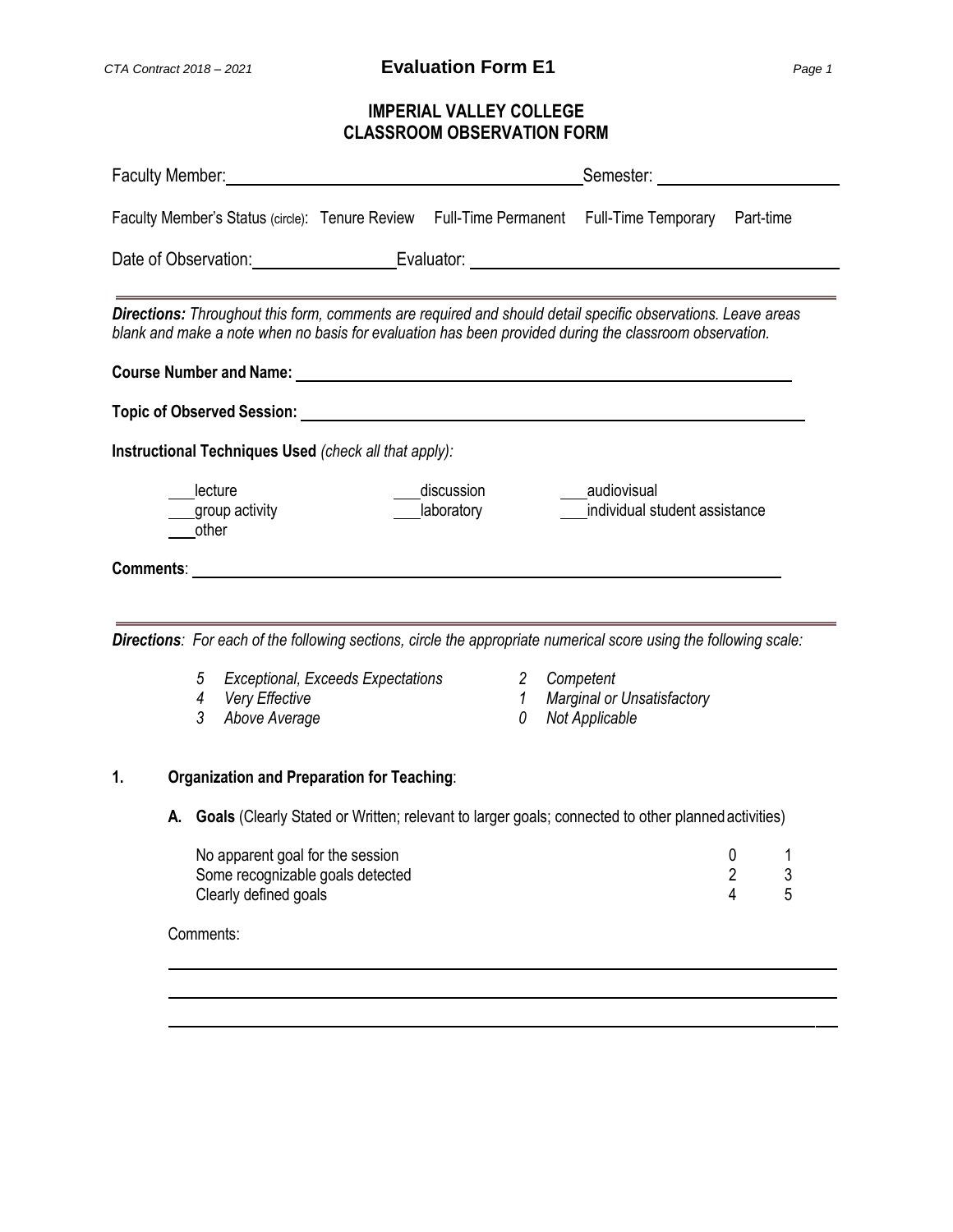| <b>B.</b> Organization of Lesson (Organized progression from each activity to the next) |                                  |   |    |
|-----------------------------------------------------------------------------------------|----------------------------------|---|----|
|                                                                                         | No evidence of prior preparation |   |    |
|                                                                                         | Evidence of some preparation     |   |    |
|                                                                                         | Creative planning                | 4 | :5 |
|                                                                                         | Comments:                        |   |    |

### **C. Classroom Management** (Use of classroom time, punctuality, control of classroom)

| Faculty member struggles to gain control of the class |  |
|-------------------------------------------------------|--|
| Activities and order require effort by instructor     |  |
| Class activities begin on time in an orderly matter   |  |

#### Comments:

**D. Organization of Written Materials** (Written documentation and materials support instruction) *Faculty Member must provide to the Evaluator a course syllabus, a sample assignment, and a sample examination for the class being observed.*

| Unclear, confusing, critical information missing |  |
|--------------------------------------------------|--|
| Discernible organization, informative            |  |
| Extremely well organized, very informative       |  |

Comments:

## **2. Teaching Effectiveness**:

**A. Subject Matter Expertise** (Faculty member's demonstrated knowledge of the material being presented)

| Appears to be unprepared in the subject being covered |  |
|-------------------------------------------------------|--|
| Demonstrates an adequate understanding of the subject |  |
| Demonstrates a broad mastery (knowledge) of the field |  |

Comments: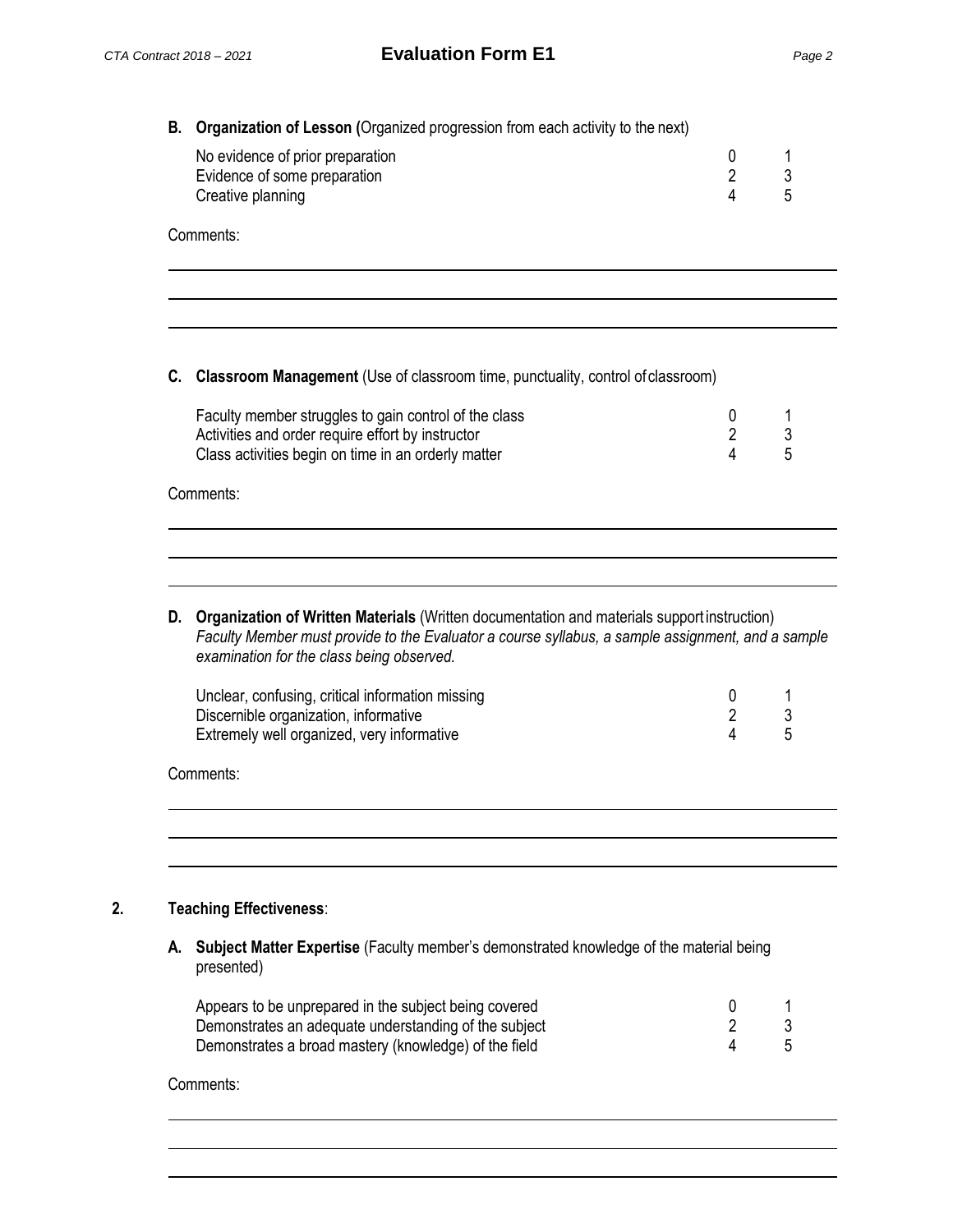**B. Teaching Skills and Strategies (**Displays creative and appropriate techniques and strategies for conveying the material)

| Techniques detract from accomplishing the class objectives        |    |
|-------------------------------------------------------------------|----|
| Techniques adequately support the class objectives                |    |
| Techniques are creative and effective in meeting class objectives | .5 |

Comments:

# **C. Presentation and Delivery (**Awareness of demeanor, vocabulary, andarticulation)

| Lacks enthusiasm, relies too heavily upon notes, inappropriate language    |   |    |
|----------------------------------------------------------------------------|---|----|
| Generally clear and understandable, good vocabulary and voice              |   |    |
| Clear, enthusiastic, well poised and direct, suitable vocabulary and voice | 4 | -5 |

Comments:

# **3. Student Relationships**:

#### **A. Student Attention and Engagement** (Evidence of active engagement and participation by students)

| Little to no student engagement evident   |  |
|-------------------------------------------|--|
| Some student engagement and participation |  |
| Meaningful and active student engagement  |  |

Comments:

|  | <b>B.</b> Learning Environment (Creates an environment conductive to Learning) |  |  |  |  |
|--|--------------------------------------------------------------------------------|--|--|--|--|
|--|--------------------------------------------------------------------------------|--|--|--|--|

| Apparent negative attitude toward students, uncomfortable environment |  |
|-----------------------------------------------------------------------|--|
| Is helpful to students when called upon, neutral environment          |  |
| Seeks ways to be of assistance to students, positive environment      |  |

Comments: